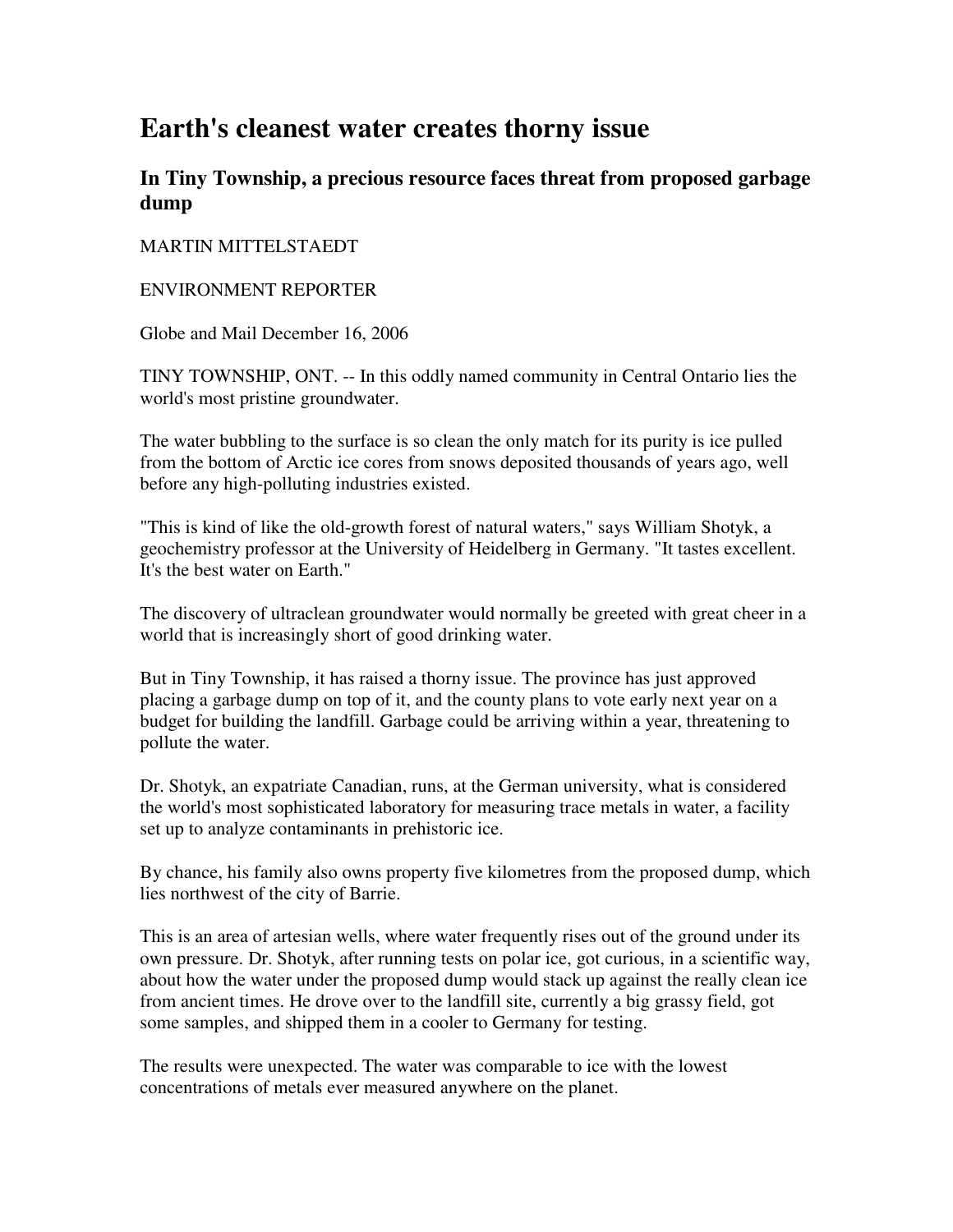Levels for lead and antimony, for instance, were typically only a couple of parts per trillion. That's a concentration equivalent to a few grains of salt dissolved in an Olympic swimming pool and thousands of times cleaner than Ontario drinking-water standards, which limit lead because it causes brain damage. Low levels were also found for cobalt, chrome, vanadium, silver, copper and molybdenum, among others.

The metal content was comparable to the cleanest ancient Arctic ice from Devon Island in Canada's Far North. The ice cores go back 16,000 years, and the metals in the Tiny water matched the cleanest period in the ice record, a long stretch from 4,000 to 6,000 years ago, when snow had very low metal contamination.

Since the finding, Dr. Shotyk has been extolling the virtues of Tiny's water wherever he can. He has spoken to local politicians, urging them not to build the landfill because it might contaminate the water. And he has delivered the same message to staff at Ontario's Ministry of Environment.

In a quirky way, he views the water as the hydrological equivalent of the spotted owl, the rare, endangered bird living in old-growth B.C. forests, the fate of which is frequently the subject of hand-wringing by conservationists. "Somebody has to speak for this water. We've got people speaking for spotted owls out on the West Coast," he said. "I'm trying to speak for this water."

At the ministry, researchers don't dispute his finding that the water is exceptionally clean. "He's not exaggerating when he says it's certainly quite clean as far as metal levels go," says Ray Clement, a senior research scientist. "To be lower than the levels he found, there'd be almost nothing at all."

A different branch of the ministry that handles environmental assessments approved the dump after Dr. Shotyk informed the government of his findings, because it believes Simcoe County will be able to put controls in place to keep seepage from garbage out of most of the water.

The water is so clean because the soil and rocks from which it is drawn don't contain many metals, and it has low acidity levels, which means that any metals present aren't likely to dissolve.

Dr. Shotyk has already made one research discovery using Tiny water. There was so little antimony in it that he couldn't find published accounts of such low amounts, although he did come across a reference suggesting that it might be in bottled water.

That made him test bottled water, and earlier this year, he published a finding that water sold in Canada in plastic bottles made of polyethylene terephthalate, or PET, contains antimony at amounts hundreds of times higher than clean water. The metal, used in making plastic, leaches into bottled water the longer it sits on store shelves.